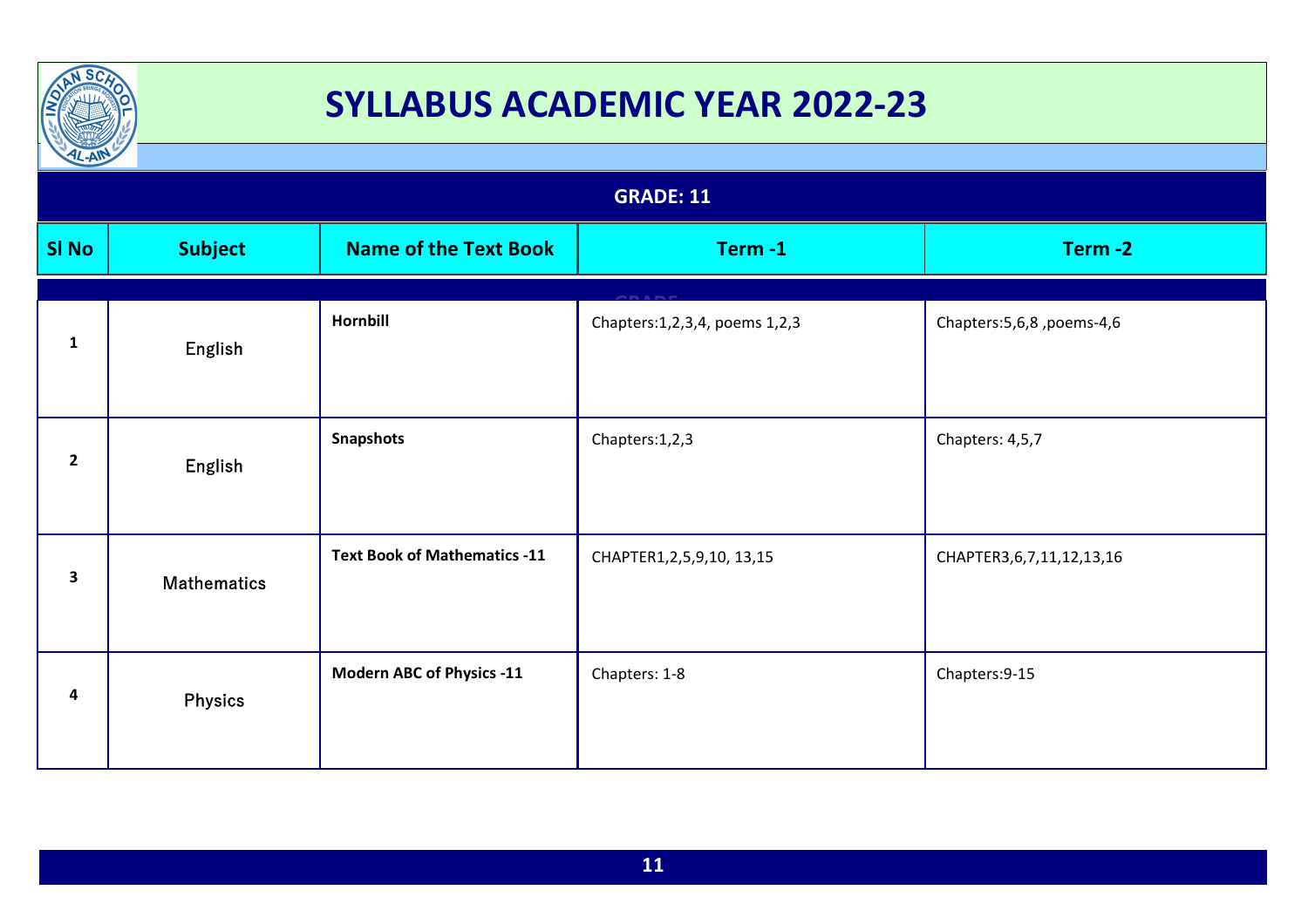

| $\frac{1}{2}$  |                         |                                                                       |                            |                                        |  |  |
|----------------|-------------------------|-----------------------------------------------------------------------|----------------------------|----------------------------------------|--|--|
|                | <b>GRADE: 11</b>        |                                                                       |                            |                                        |  |  |
| <b>SI No</b>   | <b>Subject</b>          | <b>Name of the Text Book</b>                                          | Term-1                     | Term-2                                 |  |  |
| 5              | Chemistry               | Chemistry -11 Vol 1 & 2                                               | UNITS 1, 2, 3, 4, 8, 9, 12 | UNITS 5,6,7,10,11,13                   |  |  |
| 6              | <b>Biology</b>          | <b>Biology Text Book -11</b>                                          | CHAPTERS 1,2,3,4,5,7,8,&9  | CHAPTERS 10,13,14,15,17,18,19,20,21&22 |  |  |
| $\overline{7}$ | <b>Economics</b>        | <b>Introductory Micro Economics</b>                                   | <b>Unit 4,5</b>            | Unit -6,7                              |  |  |
| 8              | <b>Computer Science</b> | <b>Computer Science with python</b><br><b>Text Book for Class -11</b> | Chapters 1 to 9            | Chapters 10-17                         |  |  |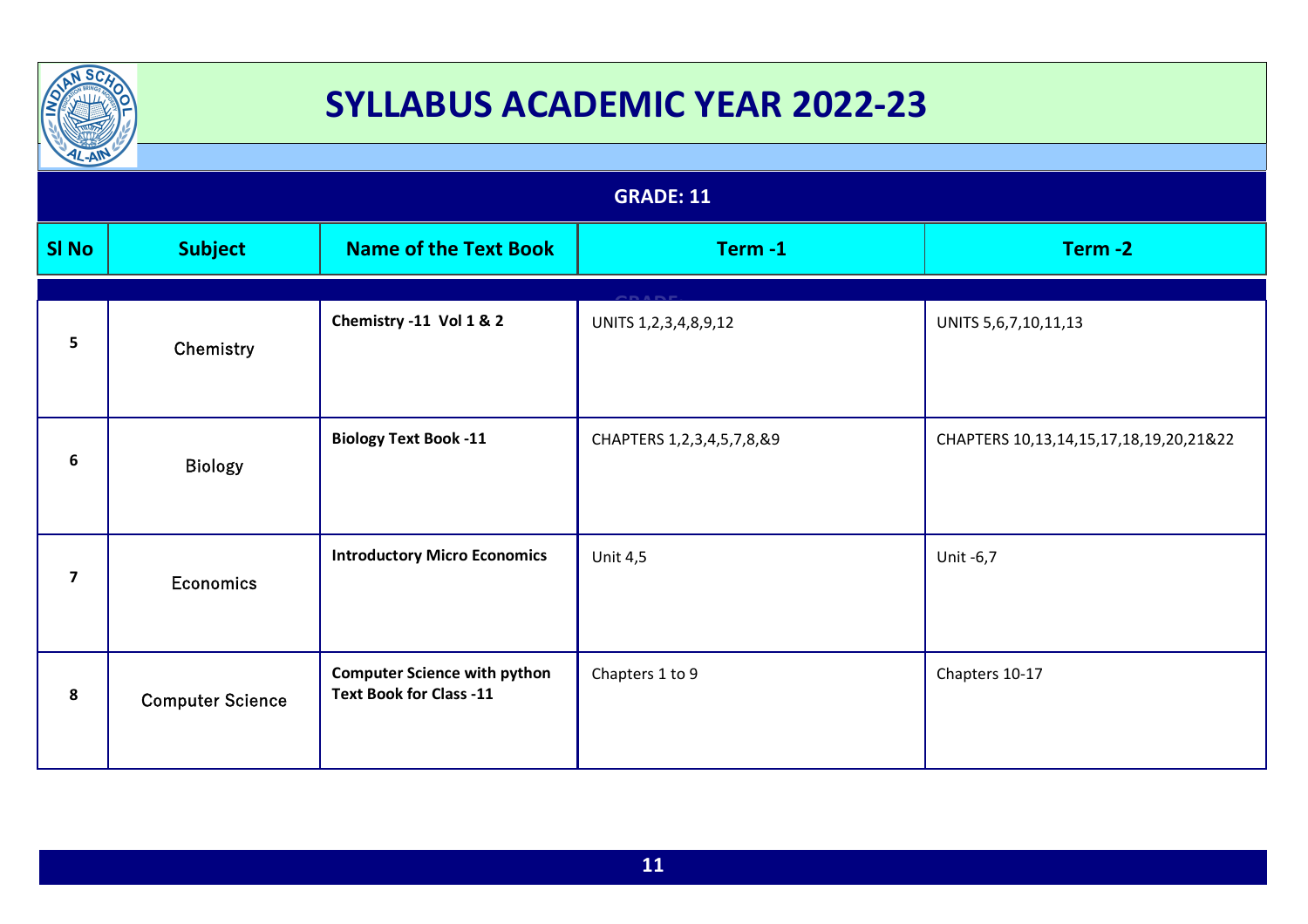

| $L-AW$<br><b>GRADE: 11</b> |                             |                              |                                       |                                          |  |  |
|----------------------------|-----------------------------|------------------------------|---------------------------------------|------------------------------------------|--|--|
|                            |                             |                              |                                       |                                          |  |  |
| <b>SI No</b>               | <b>Subject</b>              | <b>Name of the Text Book</b> | Term-1                                | Term-2                                   |  |  |
|                            |                             |                              |                                       |                                          |  |  |
|                            |                             | Kalemon                      | Units: 1,2,3                          | Units: 4 & 5                             |  |  |
| 9                          | <b>General Arabic (MOE)</b> |                              |                                       |                                          |  |  |
|                            |                             |                              |                                       |                                          |  |  |
| 10                         | <b>Moral Education</b>      | <b>Moral Education</b>       | <b>UNITS 1,2,3,4</b>                  | <b>UNITS 5,6,7</b>                       |  |  |
|                            |                             |                              |                                       |                                          |  |  |
|                            |                             |                              |                                       |                                          |  |  |
| 11                         |                             | Qura`n                       | <b>Juz 29</b>                         | <b>Juz 29</b>                            |  |  |
|                            | <b>Islamic Studies</b>      |                              |                                       |                                          |  |  |
|                            |                             |                              |                                       |                                          |  |  |
| 12                         |                             | <b>Islamic Education -11</b> | Unit 1 Lesson 1:Lesson 4Unit 2 Lesson | Unit 4 Lesson 2: Lesson 3: Unit 5 Lesson |  |  |
|                            | <b>Islamic Studies</b>      |                              | 2:Lesson 4: Unit 3 Lesson 2: Lesson 3 | 2:Lesson 3:Lesson 4:Unit 6 Lesson 6:     |  |  |
|                            |                             |                              |                                       |                                          |  |  |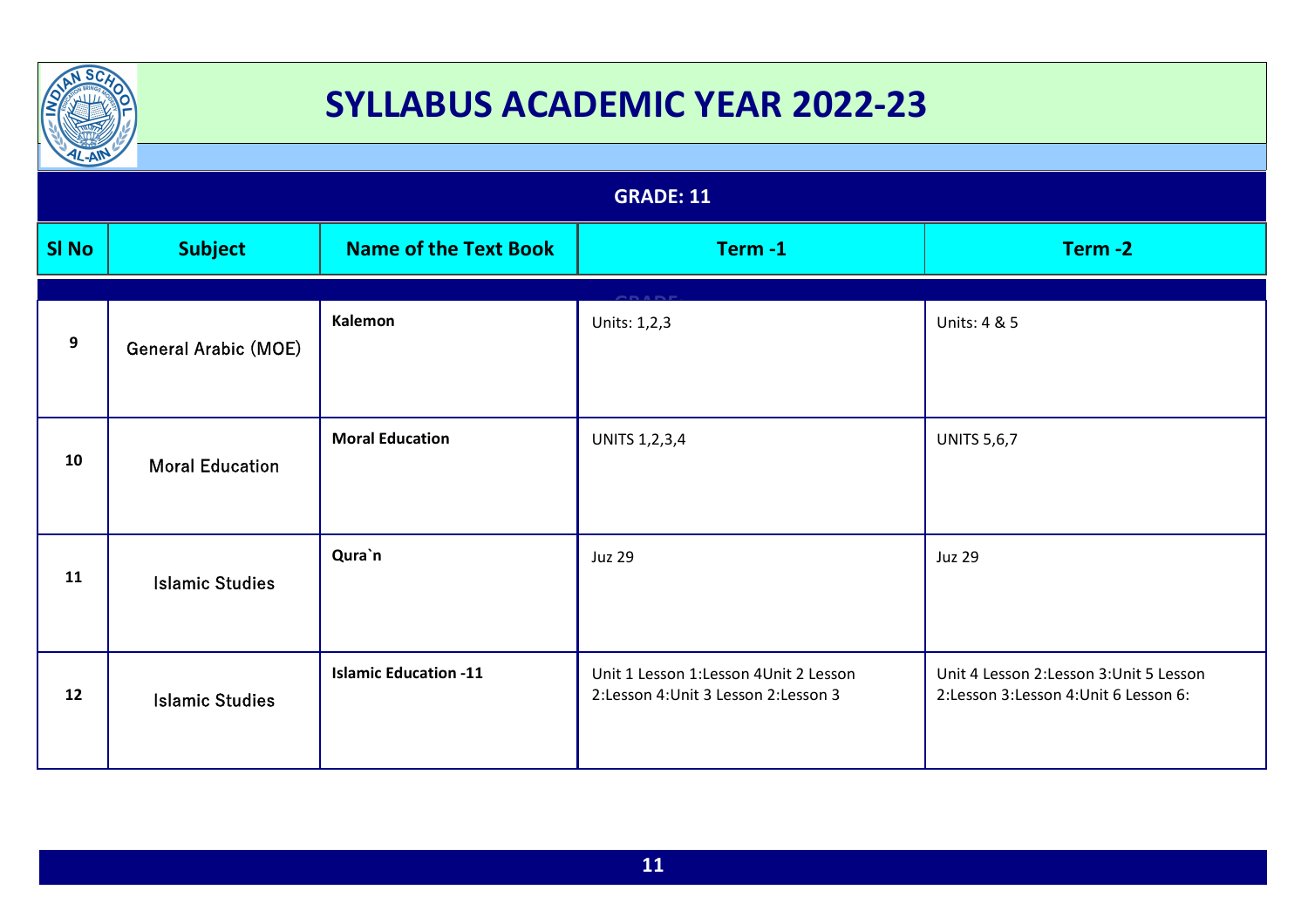

| $L-AW$       |                         |                                                 |                                                   |                                            |  |  |
|--------------|-------------------------|-------------------------------------------------|---------------------------------------------------|--------------------------------------------|--|--|
|              | <b>GRADE: 11</b>        |                                                 |                                                   |                                            |  |  |
| <b>SI No</b> | <b>Subject</b>          | <b>Name of the Text Book</b>                    | Term-1                                            | Term-2                                     |  |  |
| 13           | Accountancy             | Double Entry Book Keeping for<br>Class -11      | Chapters 1-12, 14 & 15                            | Chapters $13, 16 - 20$                     |  |  |
| 14           | <b>Business Studies</b> | <b>Business Studies Text book -11</b>           | <b>UNIT 1-6</b>                                   | <b>UNIT 7-10</b>                           |  |  |
| 15           | <b>Marketing</b>        | <b>CBSE Textual Material</b><br>(Marketing) -11 | Chapter 1,2,3 & employability skillChapter<br>1,2 | Chapter 4&5Employability skill Chapter 3&4 |  |  |
| 16           | <b>Statistics</b>       | <b>Statistics for Economics Class -11</b>       | $1$ to $6$                                        | 1 to 9                                     |  |  |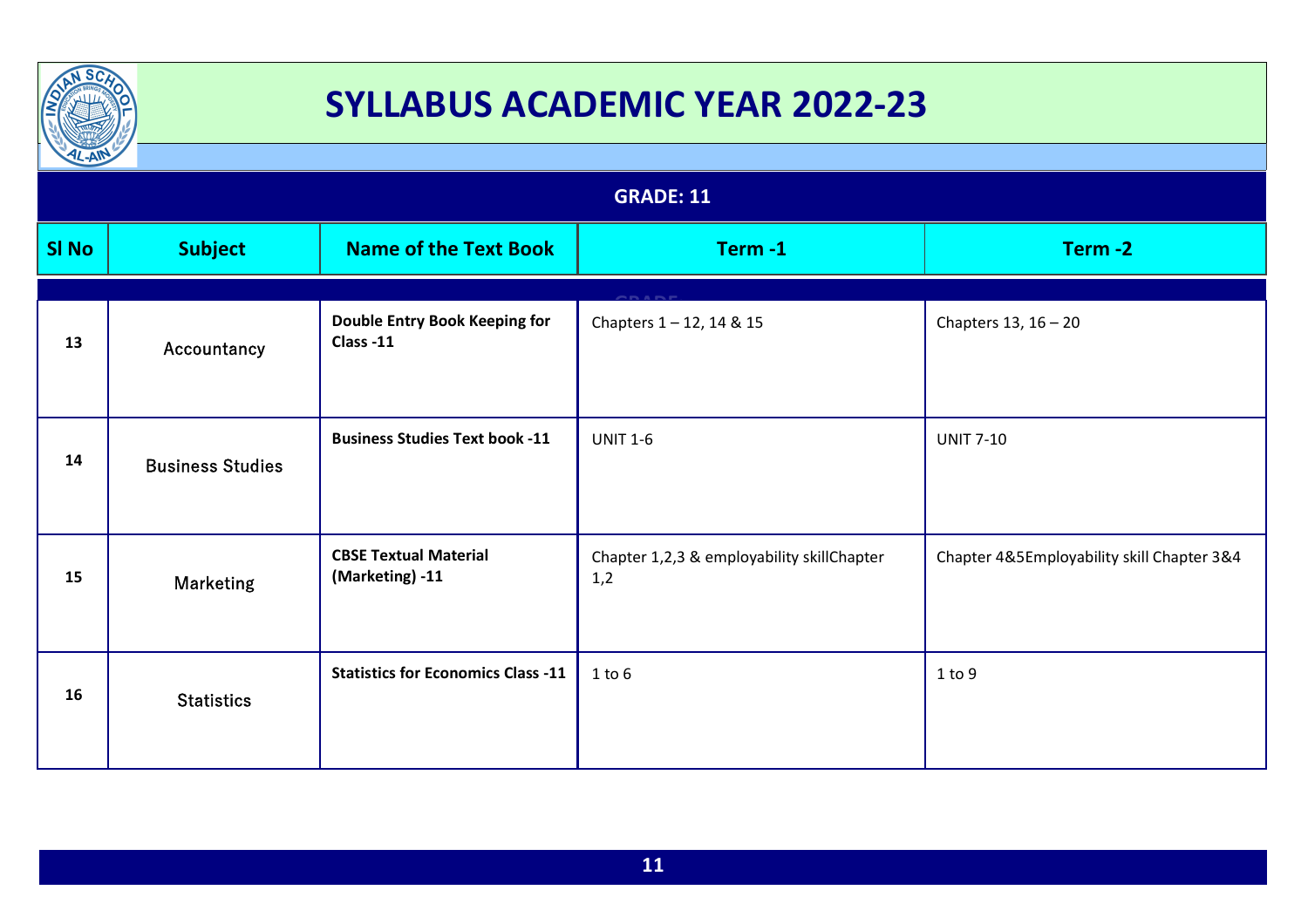

| $\frac{1}{2}$ |                            |                                                      |                                                  |                                         |  |  |
|---------------|----------------------------|------------------------------------------------------|--------------------------------------------------|-----------------------------------------|--|--|
|               | <b>GRADE: 11</b>           |                                                      |                                                  |                                         |  |  |
| <b>SI No</b>  | <b>Subject</b>             | <b>Name of the Text Book</b>                         | Term-1                                           | Term-2                                  |  |  |
| 17            | Psychology                 | <b>Introducation to Psychology for</b><br>Class -11  | Chapters 1-3                                     | Chapters 4-7                            |  |  |
| 18            | <b>Math Practical</b>      | <b>CBSE Practical Manual</b>                         | Activities 1,23,4,5                              | Activities 7,9,10,11,12                 |  |  |
| 19            | <b>Physics Practical</b>   | <b>Comprehensive Physics</b><br><b>Practical -11</b> | Exp 1;2,3,4                                      | 6,7,8,9                                 |  |  |
| 20            | <b>Chemistry Practical</b> | <b>Saraswati Practical Chemistry -11</b>             | Volumetric Analysis, Content Based<br>experiment | Salt Analysis, Content Based Experiment |  |  |